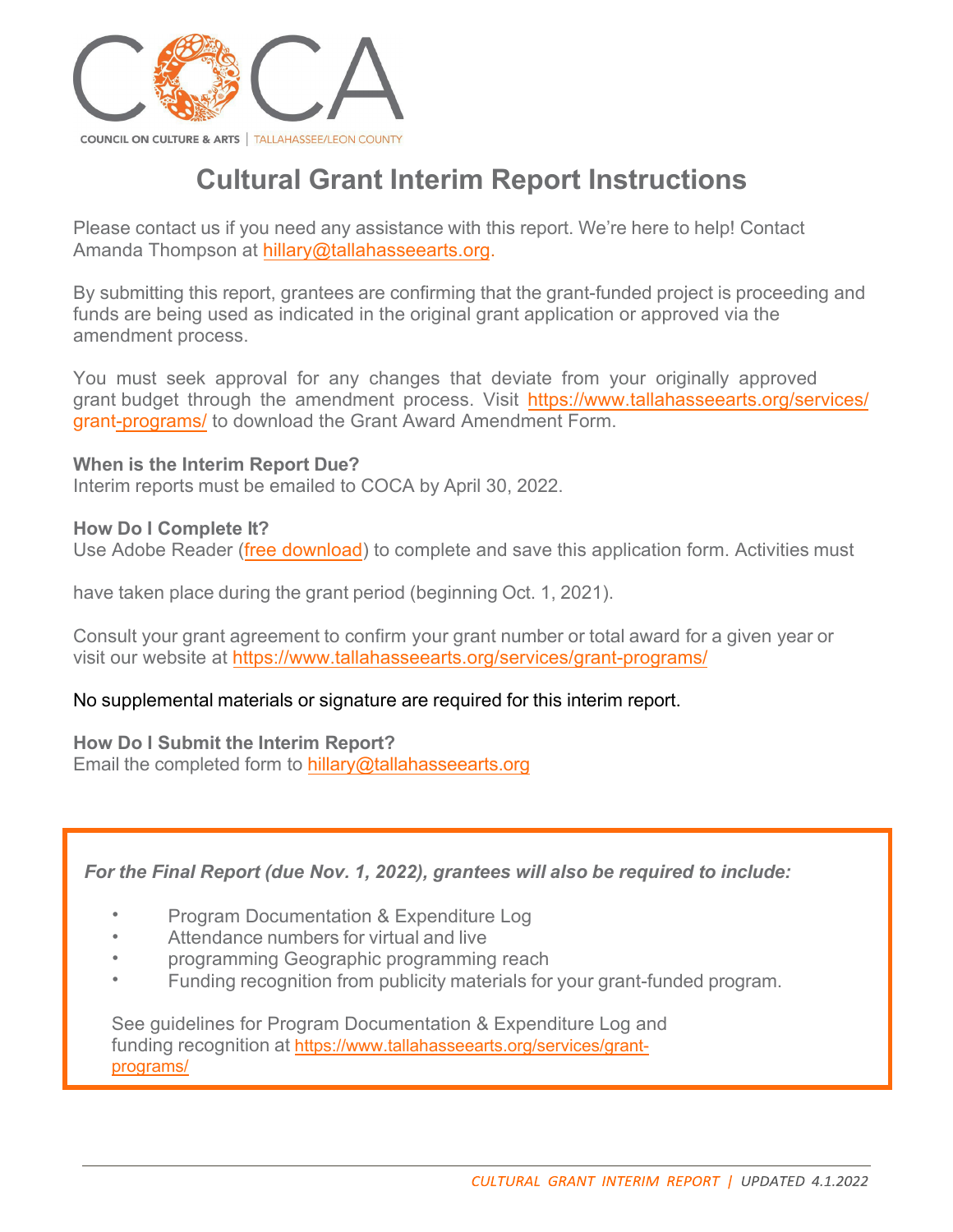# **FY22 Cultural Grant Interim Report**

*For questions, please contact Hillary Crawford [hillary@tallahasseearts.org](mailto:hillary@tallahasseearts.org)*

Approved by (COCA staff): Date:

# **Certification**

Grant #:

Organization Name:

By submitting this report, I certify that I am authorized by the organization indicated above to manage this grant on their behalf. I also attest under penalty of perjury and to the best of my knowledge, that this report presents an accurate and complete description of grant activity from October 1 to date and that the conditions of the grant, as outlined in the grant guidelines and my organization's grant application, are being met. In addition, I understand the information provided in this report is subject to verification by COCA, the City of Tallahassee and/or Leon County.

## *Printed/typed name and title of authorized official submitting this report*

*Date of submission* 

Please indicate updates to contact information if there have been recent changes for your organization:

### **Project Name:**

**1) List all events/activities supported by this grant, to date. (Attach additional sheets if this form does not provide enough space.**

| Event | <b>Start Date</b> | <b>End Date</b> | <b>Total Attendance</b> | <b>Out County<br/>Attendance</b> |
|-------|-------------------|-----------------|-------------------------|----------------------------------|
|       |                   |                 |                         |                                  |
|       |                   |                 |                         |                                  |
|       |                   |                 |                         |                                  |
|       |                   |                 |                         |                                  |
|       |                   |                 |                         |                                  |
|       |                   |                 |                         |                                  |